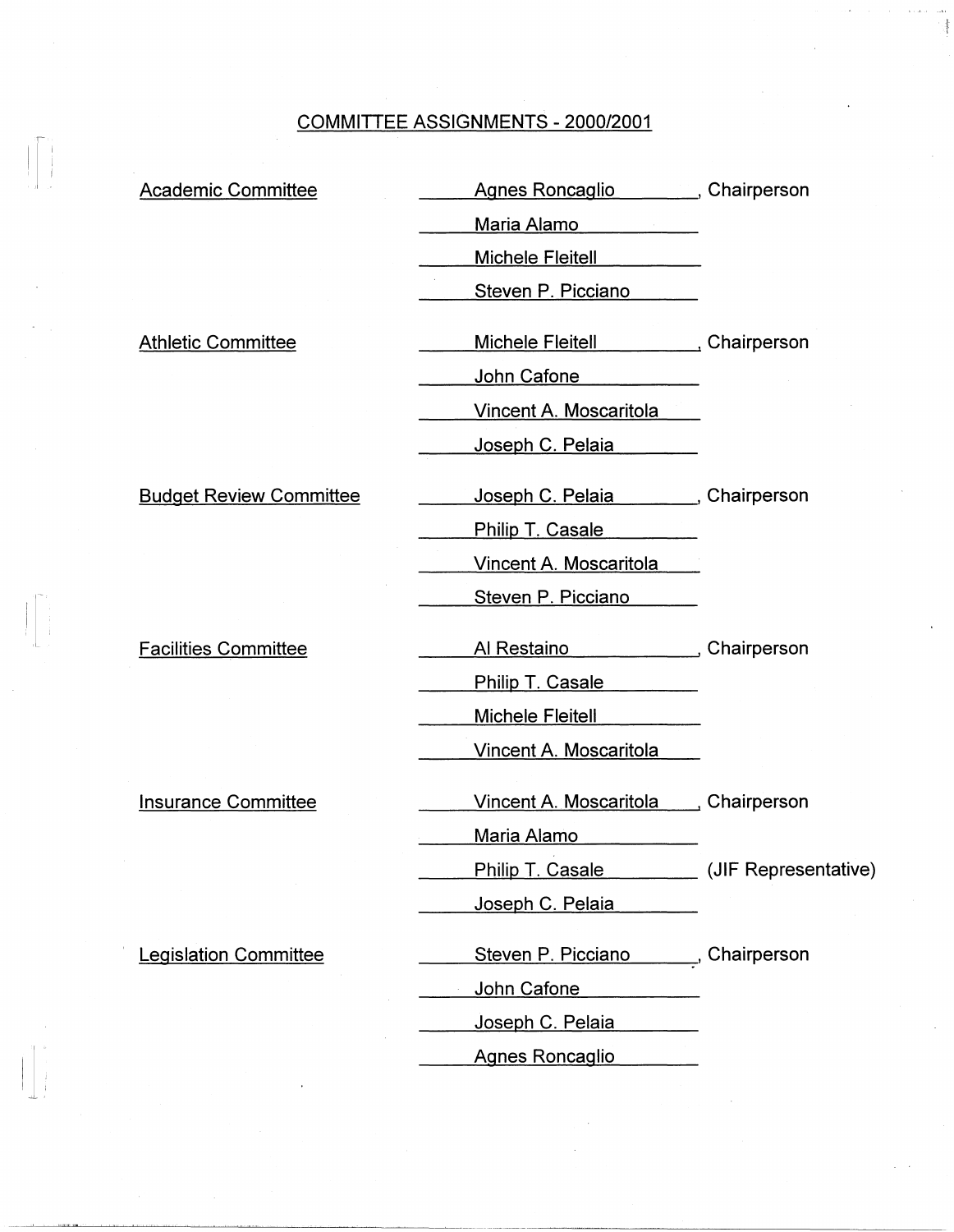| <b>Negotiations Committee</b>       | John Cafone (John Cafone                |  |
|-------------------------------------|-----------------------------------------|--|
|                                     | Maria Alamo                             |  |
|                                     | Al Restaino                             |  |
|                                     | Agnes Roncaglio                         |  |
| <b>Personnel Committee</b>          | Philip T. Casale _________, Chairperson |  |
|                                     | Michele Fleitell                        |  |
|                                     | Vincent A. Moscaritola                  |  |
|                                     | Joseph C. Pelaia                        |  |
| <b>Policy Committee</b>             | Maria Alamo (Chairperson                |  |
|                                     | Steven P. Picciano                      |  |
|                                     | Al Restaino                             |  |
|                                     | Agnes Roncaglio                         |  |
| <b>Priorities Committee</b>         | Maria Alamo (Chairperson                |  |
|                                     | John Cafone <b>Marshall</b>             |  |
|                                     | Steven P. Picciano                      |  |
|                                     | Agnes Roncaglio                         |  |
| <b>Public Information Committee</b> | Philip T. Casale (Philip T. Casale      |  |
|                                     | John Cafone                             |  |
|                                     | Michele Fleitell                        |  |
|                                     | Agnes Roncaglio                         |  |

 $\begin{array}{c} \begin{array}{c} \begin{array}{c} \begin{array}{c} \begin{array}{c} \end{array} \\ \end{array} \\ \begin{array}{c} \end{array} \\ \begin{array}{c} \end{array} \\ \end{array} \\ \begin{array}{c} \end{array} \end{array} \end{array}$ 

j. r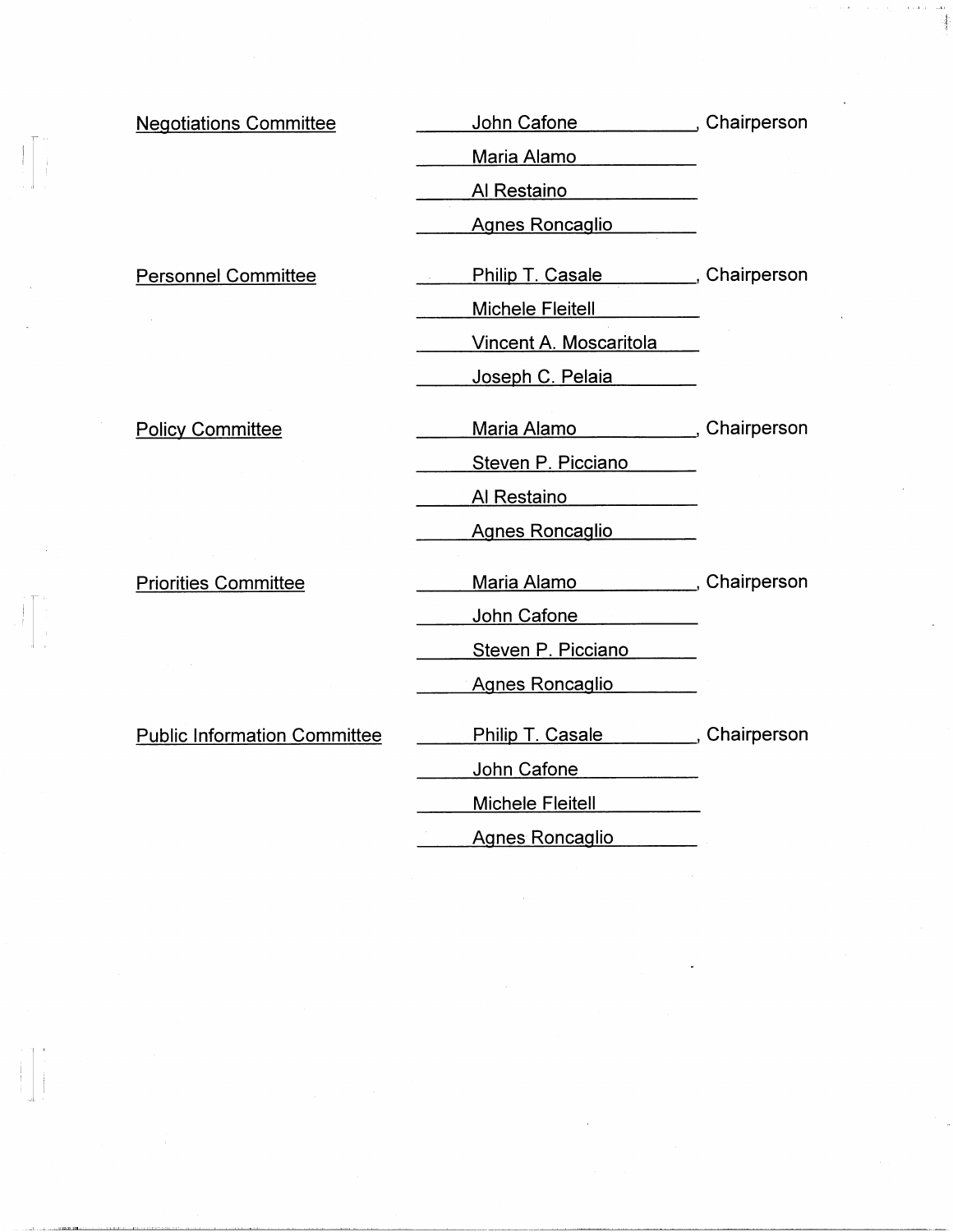## APPOINTMENT OF BOARD REPRESENTATIVES- 2000/2001

## Representatives to School PTOs

 $\begin{bmatrix} 1 & 1 \\ 1 & 1 \\ 1 & 1 \end{bmatrix}$ 

| <b>Nutley High School</b>                                       | Michele Fleitell              |  |
|-----------------------------------------------------------------|-------------------------------|--|
| <b>Franklin School</b>                                          | Maria Alamo                   |  |
| Lincoln School                                                  | <u>Vincent A. Moscaritola</u> |  |
| <b>Radcliffe School</b>                                         | Joseph C. Pelaia              |  |
| <b>Spring Garden School</b>                                     | <b>Philip T. Casale</b>       |  |
| <b>Washington School</b>                                        | <b>Agnes Roncaglio</b>        |  |
| <b>Yantacaw School</b>                                          | John Cafone                   |  |
| <b>Representative to PT Council</b>                             | Steven P. Picciano            |  |
| Alternate                                                       | <b>Philip T. Casale</b>       |  |
| <b>Representative to New Jersey School Boards Association</b>   |                               |  |
| Delegate                                                        | <u>Vincent A. Moscaritola</u> |  |
| Alternate                                                       | <b>Agnes Roncaglio</b>        |  |
| <b>Representative to Essex County School Boards Association</b> |                               |  |
| Delegate                                                        | Vincent A. Moscaritola        |  |
| Alternate                                                       | Maria Alamo                   |  |
| <b>Representative to Third Half Club</b>                        |                               |  |
| Representative                                                  | Joseph C. Pelaia              |  |
| Alternate                                                       | Philip T. Casale              |  |
| <b>Representative to Music Boosters Association</b>             |                               |  |
| Representative                                                  | <b>Philip T. Casale</b>       |  |
| Alternate                                                       | Joseph C. Pelaia              |  |
| Representative to Nutley Adult School                           | <b>Vincent A. Moscaritola</b> |  |
| <b>Representative to Planning Board</b>                         | Philip T. Casale              |  |
| Representative to Academic Booster Club                         | John Cafone                   |  |
| Alternate                                                       | <b>Agnes Roncaglio</b>        |  |
| Representative to P.A.Ch.E.S.                                   | <b>Maria Alamo</b>            |  |
| Alternate                                                       | Michele Fleitell              |  |
|                                                                 |                               |  |